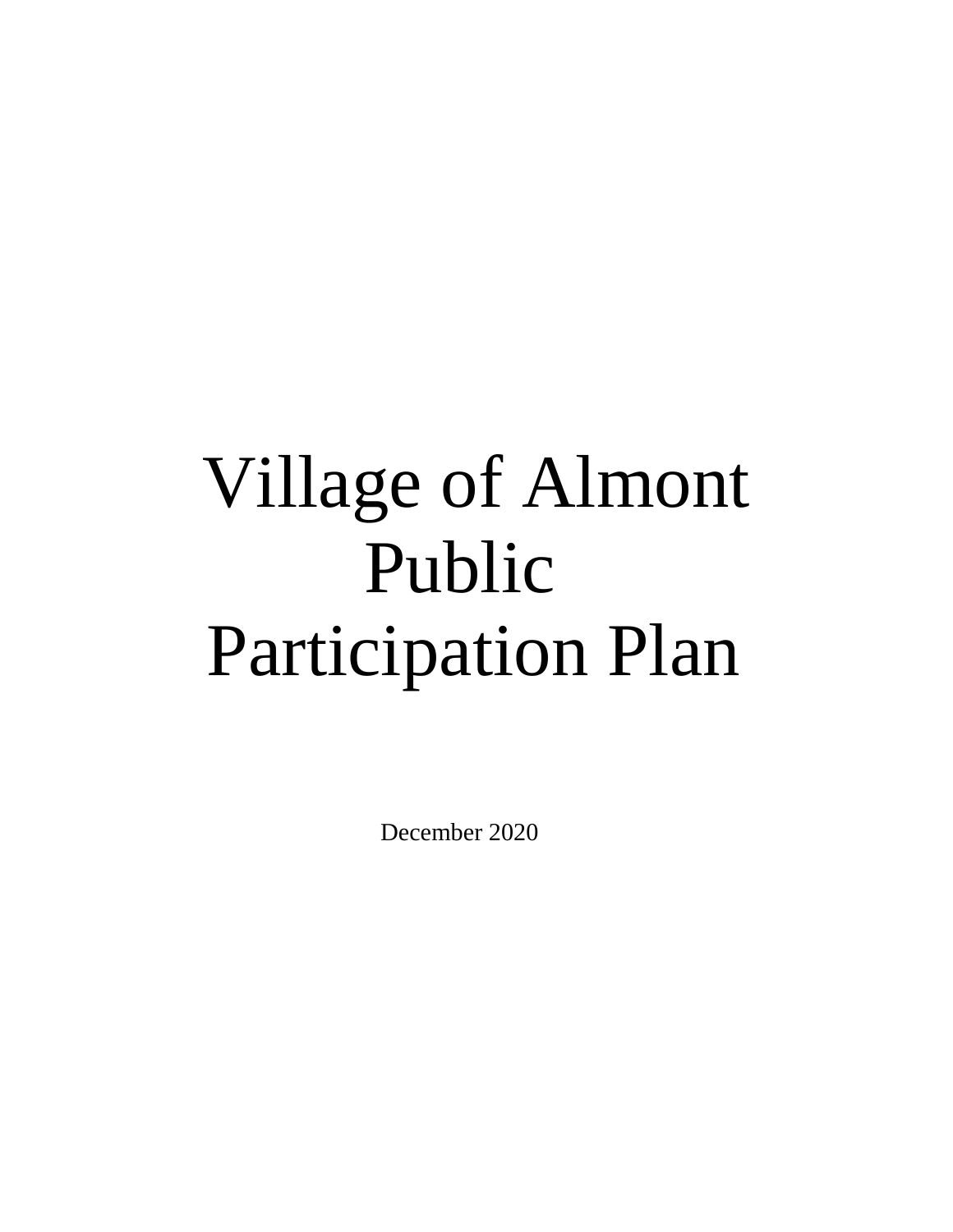### 1.1 Plan Objective

The public participation plan ensures that the Village will do its best to involve the public in its decision-making processes. Early and continuous public participation helps interested citizens to be as informed as possible throughout the decision-making process. This helps to ensure that the resulting plan will reflect the needs and interests of the public. The public can assist as active participants in short and long-term planning, discovering solutions, and determining funding priorities. This plan is a tool to ensure transparency and improve communication between Village staff, elected officials, and citizens.

Common times at which public input should be solicited include updates to the Master Plan, Zoning Ordinance, Downtown Development Plan, Master Parks & Recreation Plan, and other projects significant to the community.

### 1.2 State Law Regarding Public Participation

#### Open Meetings Act

In accordance with the Michigan Open Meetings Act (PA 267 of 1976), the Village of Almont will hold meetings in the municipal building located at 817 N. Main St., Almont MI 48003 in the meeting room unless otherwise posted. This location is accessible to the general public and accessible by people with disabilities. The Almont Village Council adopted procedures to govern participation by staff, councilpersons and members of the public in all Village meetings held electronically pursuant to PA 228 of 2020.

The public will be notified within 10 days of the first meeting of a public body in each calendar year. The Village Clerk will publicly post a list stating the dates, times and places of all its regular meetings at its principle office. If there is a change in schedule, within three days of the meeting in which the change is made, the Village Clerk will post a notice stating the new dates, times and places of regular meetings.

A regular meeting of a public body which is recessed for more than 36 hours can only be reconvened if a notice is posted 18 hours in advance.

The Village Clerk will post a notice indicating the date, time, and place at least 18 hours before all special and irregular meetings.

Public bodies may hold emergency sessions without a written notice or time constraints if the public health, safety, or welfare is severely threatened and if two-thirds of the body's members vote to hold the emergency meeting.

Upon written request, anyone can be put on a mailing list to be notified by mail in advance of all meetings. This may be subject to annual fees set by resolution of the Village Council. To be added to the mailing list, please contact:

Clerk/Treasurer Kimberly Keesler 817 N. Main St Almont, MI 4800[3](mailto:kkeesler@almontvillage.org) [kkeesler@almontvillage.org](mailto:kkeesler@almontvillage.org)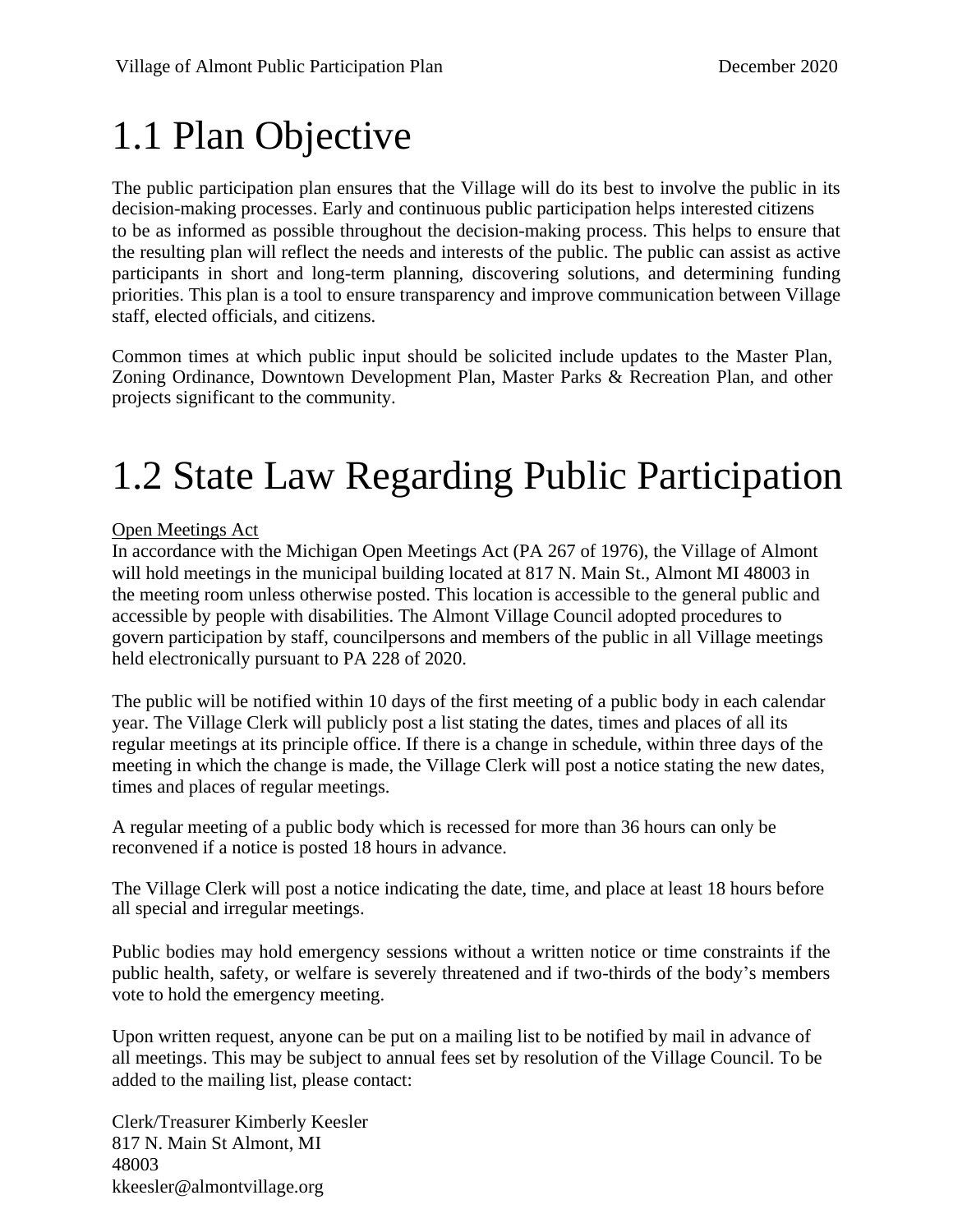#### Michigan Planning Enabling Act

In accordance with the Michigan Planning Enabling Act (PA 33 of 2008) the following parties will be notified via first class mail, personal delivery, or email by the planning commission of the intent to create a master plan and request the recipient's cooperation and comment:

- Lapeer County Board of Commissioners
- $\blacksquare$  The Region V Planning region
- $\blacksquare$  The Lapeer County Planning Commission (presently not in existence)
- Each public utility company, railroad company, and public transportation agency owning or operating a public utility, railroad, or public transportation system within the local unit of government, and any government entity that registers its name and mailing address for this purpose with the planning commission
- If the master plan will include a master street plan, the Lapeer County Road Commission and MDOT will also receive a notice

Once the draft master plan has been submitted to the Village Council for review and approval for distribution, the draft plan will be submitted to the above listed entities for review.

Before approving a proposed master plan, the planning commission will hold not less than one public hearing on the proposed master plan. The hearing will be held after the expiration of the deadline for comment as outlined in the act.

The planning commission will give notice of the time and place of the public hearing not less than 15 days before the hearing by publication in the Tri-City Times. The planning commission will also submit notice of the public hearing by first class mail, personal delivery, or email to the above listed entities for review.

After the adoption of the master plan, the planning commission will publish and distribute copies of the master plan or of any report and employ other means of publicity and education as appropriate.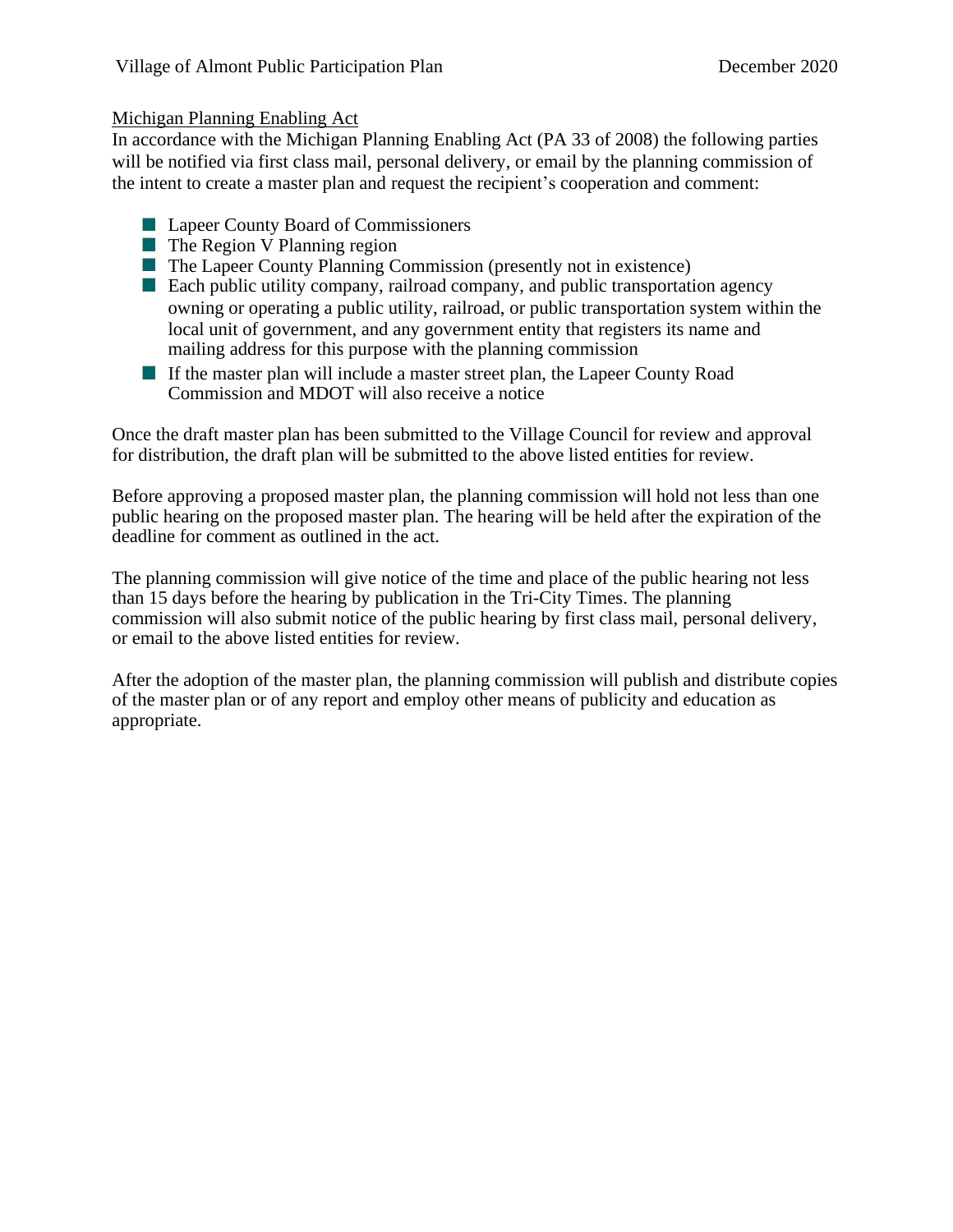### Goals & Action Plans

The public participation plan has 7 main goals. Plans associated with these goals have been created to support the overall public participation plan.

#### **Goal 1: We will strive to seek a wide range of stakeholders who represent the community rather than reflect the needs of special interests.**

When people from the same group of stakeholders voice their opinion and are the only ones to attend a meeting, it seems that they have the only viewpoint when in fact, there may be many others who feel quite the opposite but did not voice an opinion. That is why reaching out to a variety of stakeholders is so important.

Important stakeholder groups may include:

- **Almont Community Schools**
- **Almont Township Government**
- City of Imlay City, Dryden, Romeo, etc.
- **Lapeer County Health Department**
- **Almont Area Seniors**
- **Almont Fire Department**
- **Almont Chamber of Commerce**
- Almont DDA
- **Local Churches**
- **Now Youth on Main Street**
- Condominium and homeowners' associations

#### **Action Plan:**

- 1. Maintain a list of stakeholder groups with appropriate contact information to send them notifications about planning sessions or public meetings that may be of interest to them
- 2. Encourage the stakeholder groups to communicate and interact with one another outside of public meetings to better understand each other's perspective and leverage one another's strengths
- 3. Commit Village staff to attend 1-2 meetings of local community groups per year to keep lines of communication open and demonstrate interest

#### **Goal 2: Use effective means of communication. This includes distributing information and recording public comments.**

People have different outlets of communication that work well for them. Older people may favor to read about community events in the newspaper while younger people may prefer social media. Some may enjoy attending public meetings while others are prevented from doing so for lack of child care or work requirements. The Village must seek to ensure that information is disseminated in a way that does not favor one group of stakeholders over another.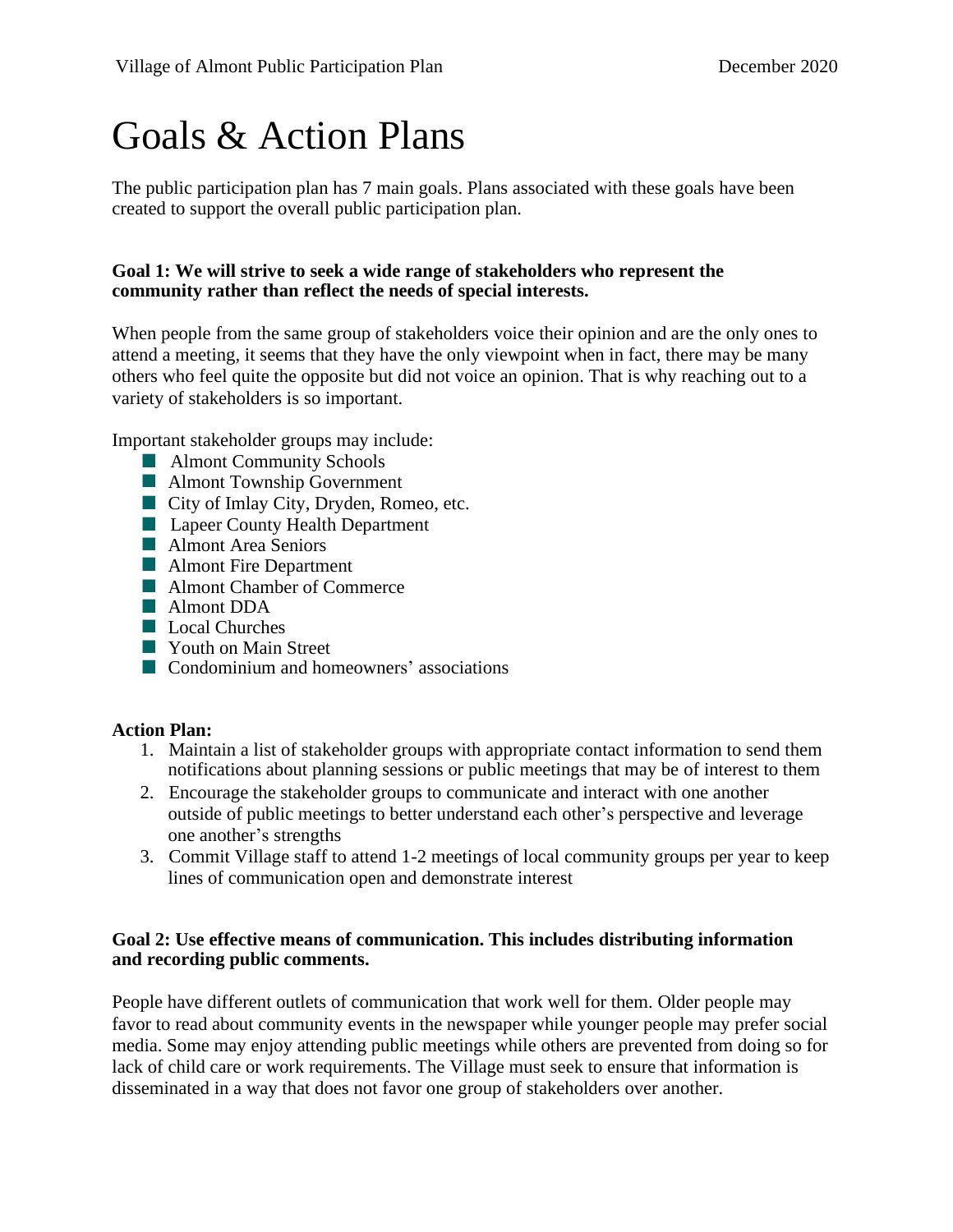#### **Action Plan:**

- 1. Follow all provisions of the Open Meetings Act
- 2. Continue to post meeting schedules in the newspaper and on the website
- 3. Continue to broadcast live Council meetings on YouTube.
- 4. Hold community forums and workshops when appropriate
- 5. Create FAQ sheets and charts or graphs to succinctly communicate important information that is easily accessed by citizens
- 6. Consider the thoughtful use of social media such as Facebook to appeal to younger citizens
- 7. Regularly evaluate the effectiveness of the website and reformat the information to make the most sought-after information the most accessible
- 8. Obtain the services of an intern dedicated to marketing the Village and increasing community engagement

#### **Goal 3: Hold events that promote meaningful public participation other than traditional public meetings.**

Traditional council and board meetings are very important; however, they are commonly not in a format that encourages active participation. The Village should seek to hold meetings and workshops that are more interactive than traditional public meetings.

#### **Action Plan:**

- 1. Hold ribbon cutting ceremonies and municipal open houses to invite citizens to experience what is happening in the Village
- 2. Offer recruitment events to help fill vacancies on Village boards and committees as well as help people learn how they can volunteer
- 3. Hold casual meetings quarterly at local establishments where residents can meet with the Manager and another staff member to discuss issues of interest to them

#### **Goal 4: Effectively record public comments**

To ensure that public comments are being incorporated into community planning, it is important to record the comments properly and ensure they can be readily accessed.

#### **Action Plan:**

- 1. Distribute well designed surveys via mail or email and compile the data promptly
- 2. Record responses in a way that is easy to understand (i.e. graphs, tables, etc.)
- 3. Keep public comments on file along with meeting minutes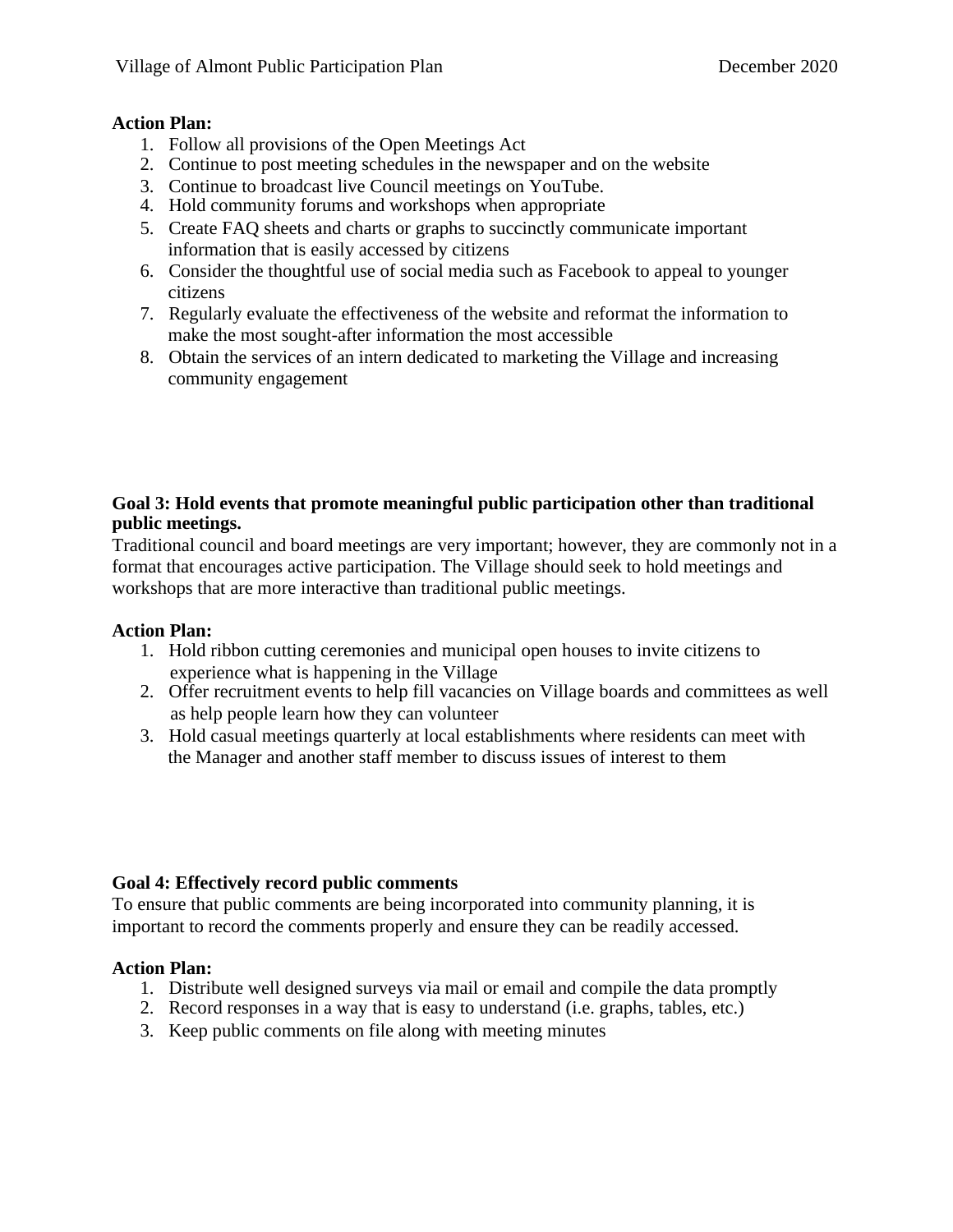**Goal 5: Maintain & develop staff expertise in facilitating public participation** Presenting information doesn't always come as second nature, especially when presenting to audiences of wide variety. Staff should be trained in methods of information presentation that will work for a diversity of cultures and ages.

#### **Action Plan:**

- 1. Instruct staff and board members as appropriate in using the Public Participation Work Plan (appendix A) to plan how they will solicit public input for projects and decision making
- 2. Train staff in public presentation techniques and technology for presenting information such as PowerPoint, Prezi, etc.

#### **Goal 6: Record the results of the participation and distribute the information back to the public**

It is important to properly record information received from the public and to demonstrate the results of the public's input. This communicates to the participants that their responses were heard and improves transparency in the planning and decision-making process. The Village should use multiple forms of communication to accomplish this.

#### **Action Plan:**

- 1. Make the results of any survey results available online, at the Village office, and in the quarterly newsletter
- 2. Distribute community satisfaction surveys (appendix B) following public participation driven events
- 3. Post meeting minutes online for easy access
- 4. Post photos of public meetings and forums to record the event

#### **Goal 7: Regularly assess the effectiveness of encouraging public participation.**

It is important to regularly assess the public participation plan to ensure that it remains current and useful. As communication methods, technology, and laws change, the public participation plan should adapt to those changes.

#### **Action Plan:**

- 1. Public participation notes and comments will be maintained by the Village Clerk
- 2. Use the results of community satisfaction surveys to plan future public participation events
- 3. Complete an internal public participation evaluation (appendix C) after events
- 4. The public participation plan will be reviewed every 5 years to ensure it remains effective and useful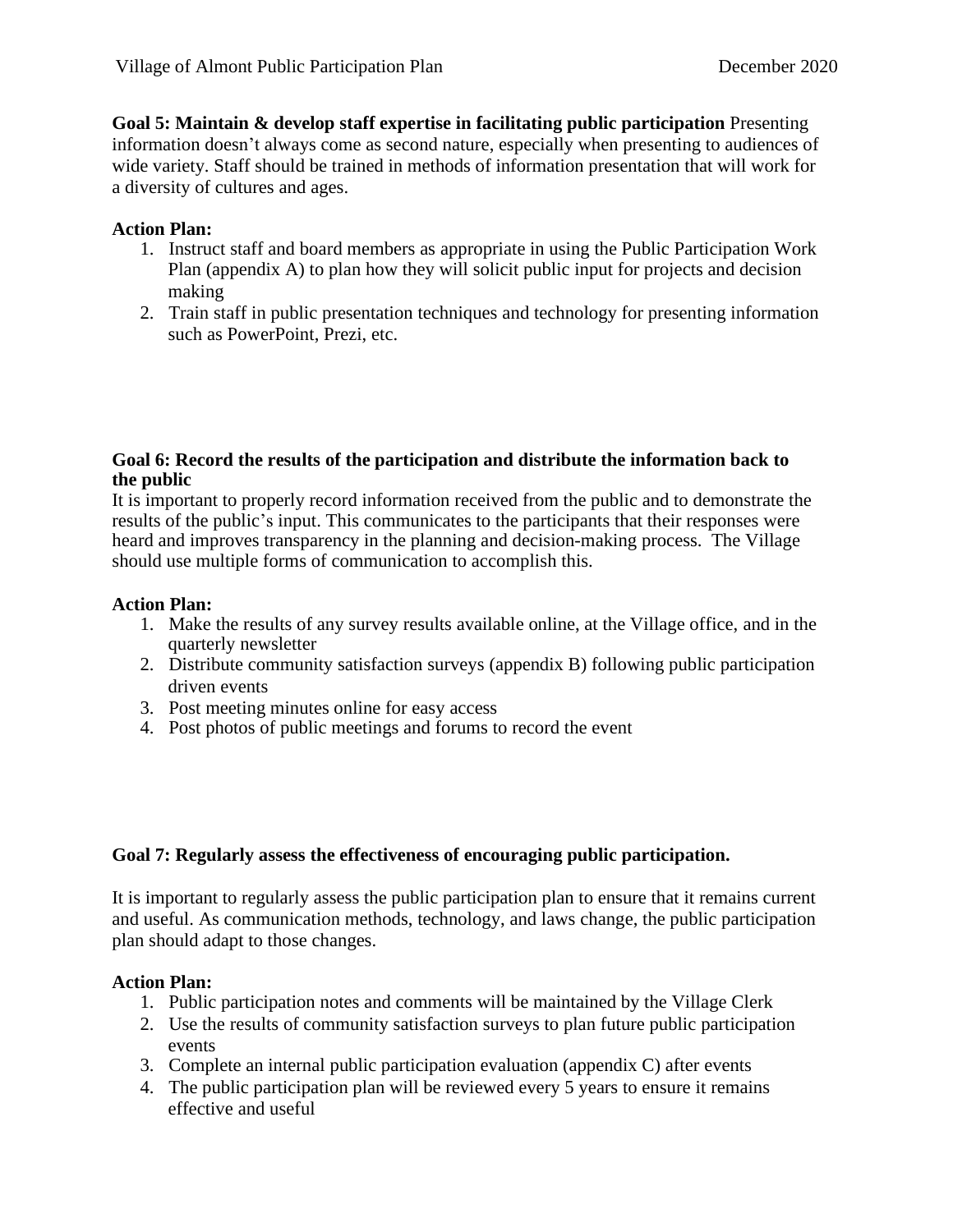### Conclusion

The Village of Almont Public Participation Plan is a daily guide used to allow the public to provide input and direction for their government. The Village will strive to implement the plan effectively at all appropriate times. Through the use of the plan, the Village will be more transparent and receive input from a wide variety of stakeholders.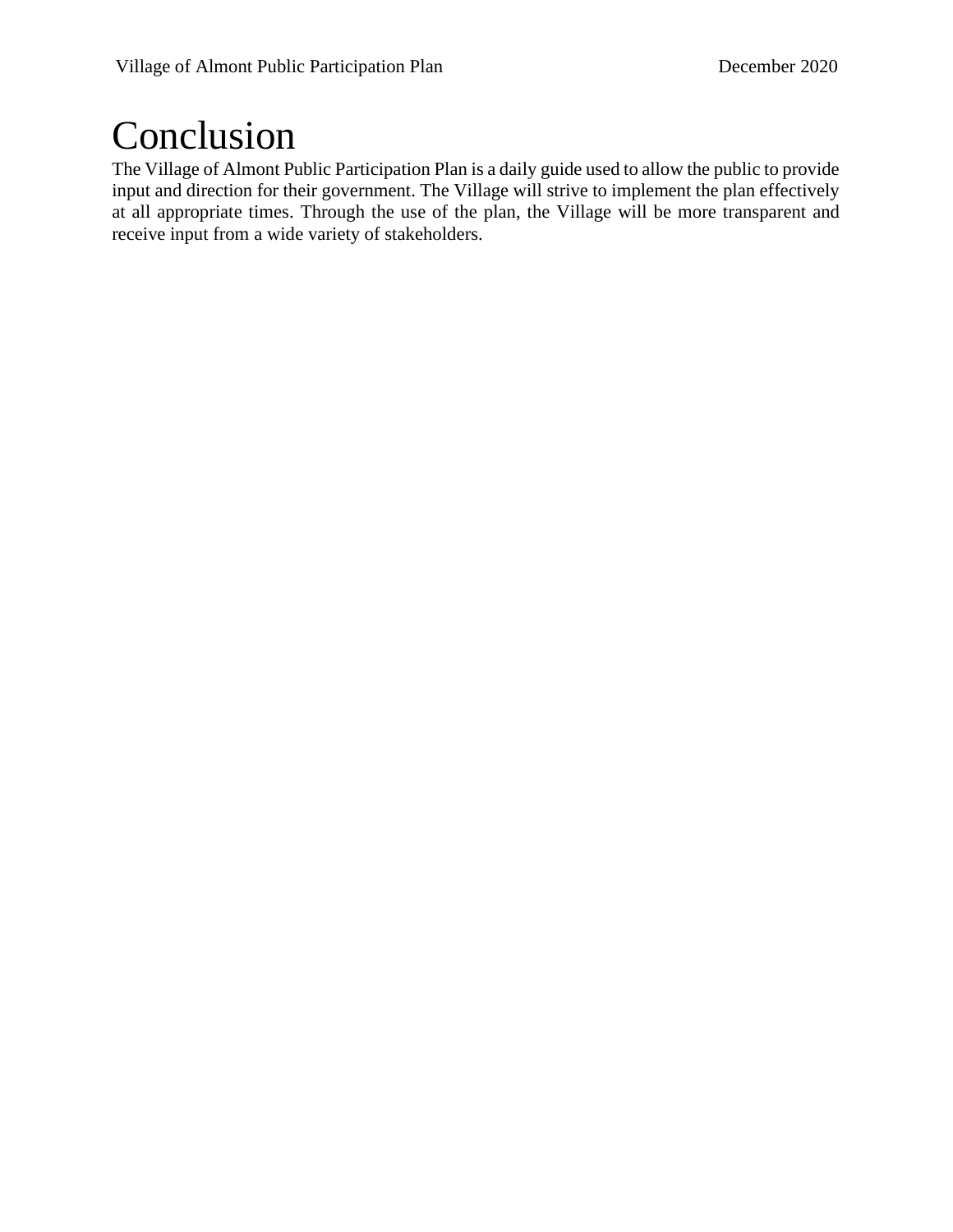Appendix A

### Public Participation Work Plan

Name of the project or decision:

Responsible Party:

Technique/Tool to be used:

How will this reach underrepresented populations?

Resources/partners needed for implementation

Deadline: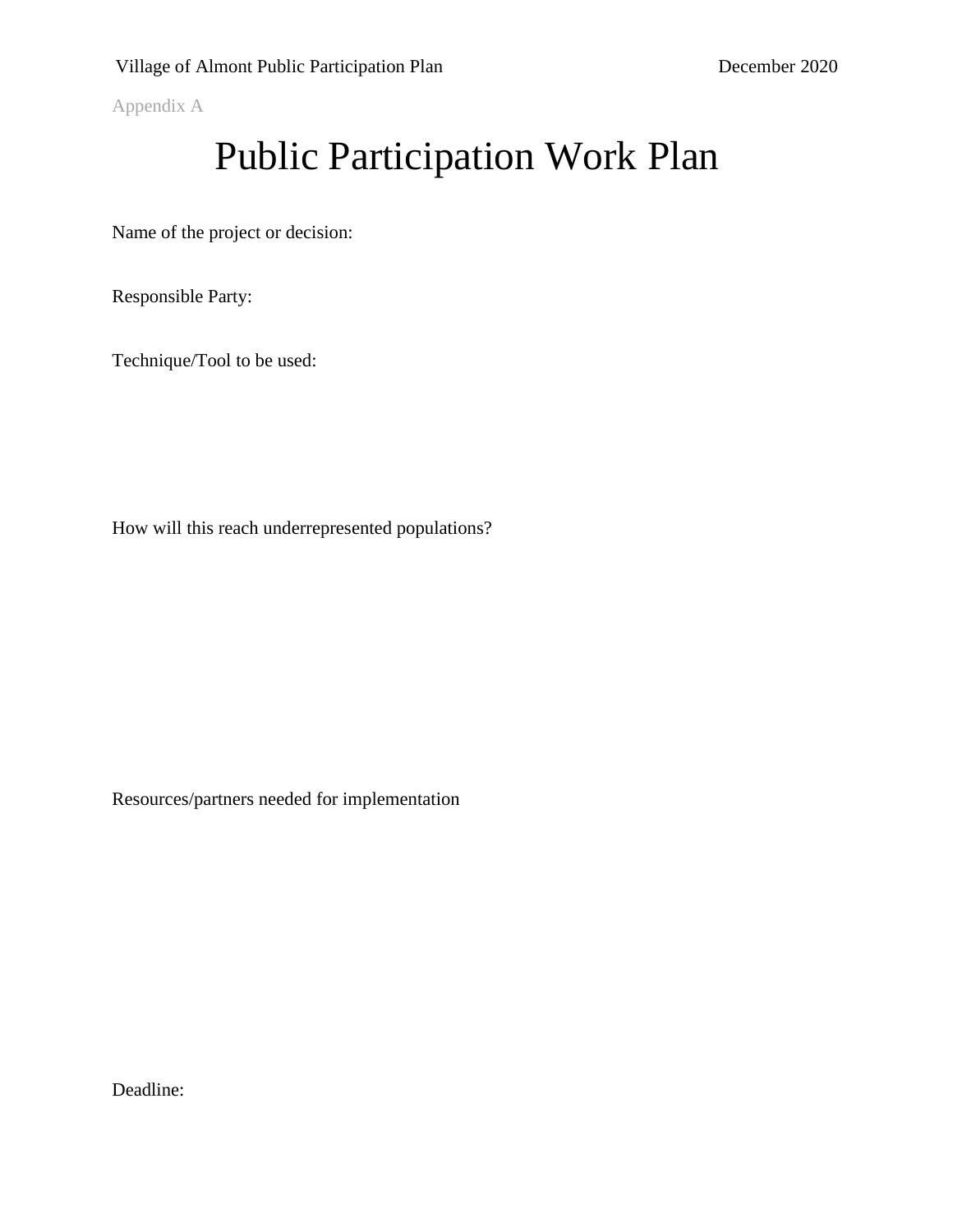Appendix B

| <b>Community Event Satisfaction Survey</b>                                     |
|--------------------------------------------------------------------------------|
| What event did you attend today?                                               |
|                                                                                |
|                                                                                |
| How did you hear about the event?                                              |
|                                                                                |
|                                                                                |
|                                                                                |
|                                                                                |
|                                                                                |
| Was the event held at a convenient location and time?                          |
|                                                                                |
|                                                                                |
|                                                                                |
|                                                                                |
| Are you satisfied with the event? Do you have any suggestions for improvement? |
|                                                                                |
|                                                                                |
|                                                                                |
|                                                                                |
|                                                                                |
|                                                                                |
|                                                                                |
|                                                                                |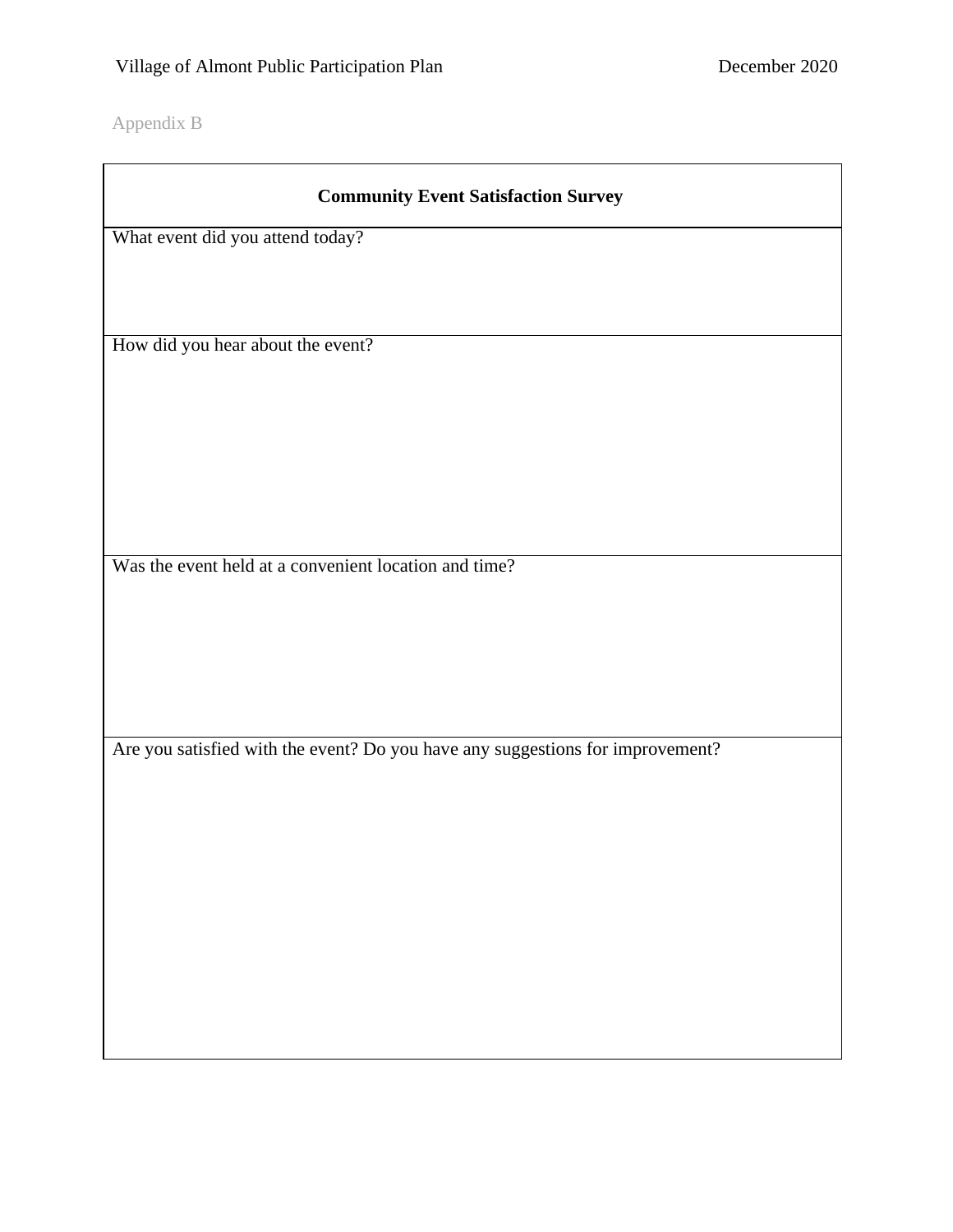Appendix C

| <b>Internal Public Participation Evaluation</b> |
|-------------------------------------------------|
| Type of Public Participation:                   |
|                                                 |
|                                                 |
| How was the event advertised?                   |
|                                                 |
|                                                 |
|                                                 |
|                                                 |
| Where was the event held?                       |
|                                                 |
|                                                 |
| How many people attended?                       |
|                                                 |
| Was there a group underrepresented?             |
|                                                 |
|                                                 |

What can be improved for future events?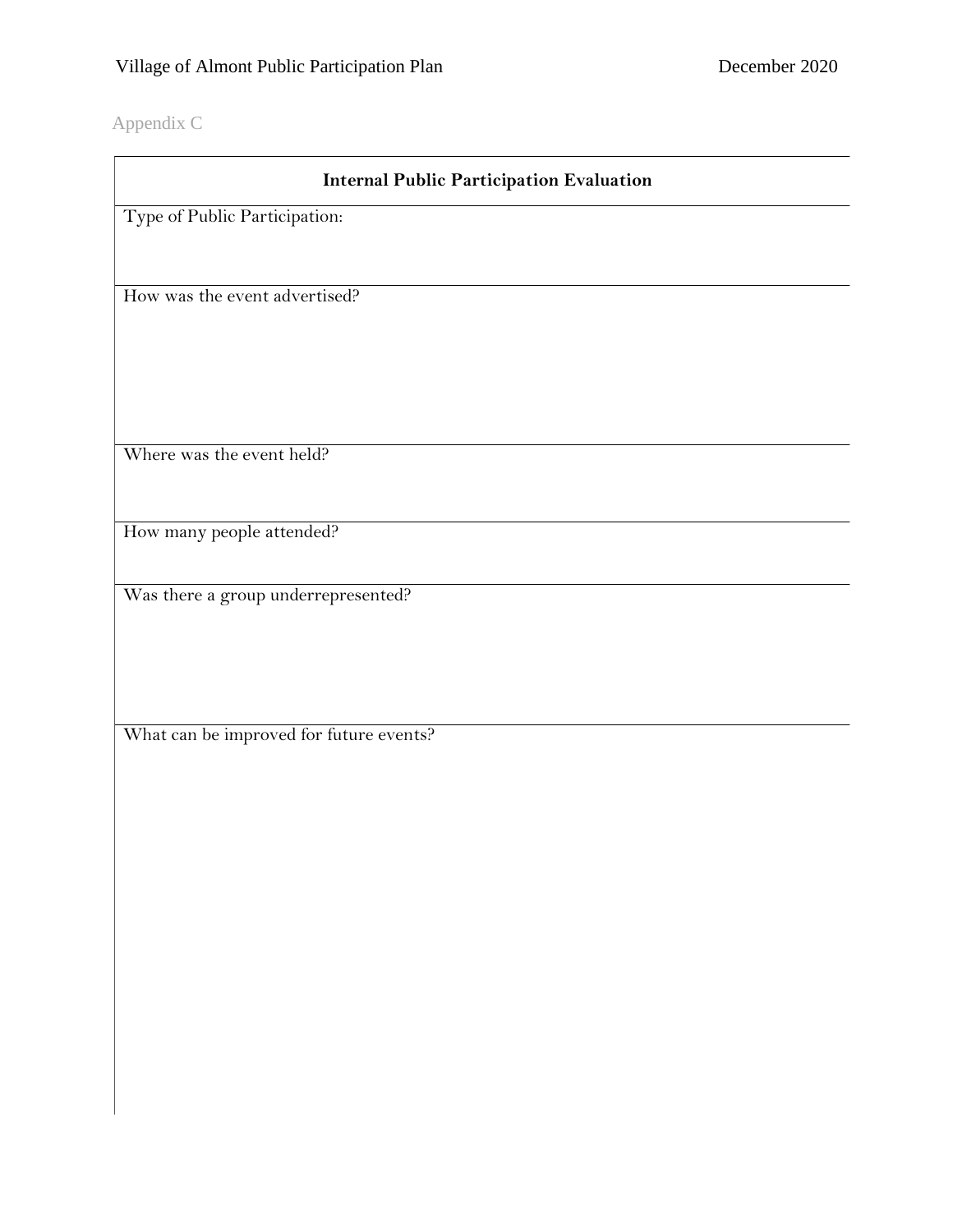### 2.1 - Zoning Regulations

The Zoning Ordinance, in accordance with under the authority of Act 110, Public Acts of 2006, to provide for the establishment of zoning districts in such sizes, shapes and areas as are considered best suited to carry out the provisions of this Ordinance; within which districts the proper use of land and natural resources is encouraged and regulated and the improper use of same prohibited; to designate in the districts the use of land for recreation, residence, industries, trade, soil conservation, natural resources, and the uses for which buildings and structures shall or shall not be erected, altered or moved, and designate the trades and industries that shall be permitted or excluded and subjected to special regulations in each of the districts. To provide for amendments and supplements thereto; provide for the administration and enforcement of this Ordinance; to provide for a Board of Appeals and its power and duties, to provide penalties for the violation of its provisions.

In accordance with and pursuant to the authority and intent of Act 110, Public Acts of 2006, as amended, the Village of Almont is desirous of providing for the orderly development of the Village which the Village Council considers essential well-being of the community and which will place no undue burden upon its residents or upon recognized land uses. The Village Council is further desirous of providing places of residence, recreation, industry, trade, service, and other uses of land. The Village Council is further desirous of providing limitations on the inappropriate overcrowding of land and the congestion of population, transportation systems and other public facilities; to protect industry, commerce and residences against the incursion of incompatible uses of land; to promote the proper use of land for the economic well-being of the Village; to assure the provision of adequate space conducive to healthy living conditions, and to provide facilities for the parking of vehicles necessary and incident to principal uses of land, and to require that all uses of land be coordinated in conformity with the Village of Almont Master Plan.

### $2.1.1$   $Goal:$  The governing body has adopted a zoning ordinance that aligns with the goals of the master plan.

On November 20, 2018 the Village adopted the Amended Joint Master Plan with Almont Township. The joint master plan provides a unified vision for future growth and development within the Village and Township. The adoption of the plan represents a continuation of the strong working relationship that the Village and Township have fostered over the year.

A master plan is generally a 20-year plan. However, in a county such as Lapeer, which has been emerging as a developing county, plans are often updated more often to consider changing conditions within the community and its relationship: economically, socially, and environmentally; to the larger regional setting. Therefore, in 2018, the plan underwent a five-year review. The fiveyear review resulted in the decision to make limited amendment changes to the joint Almont Township and Village of Almont master plan.

#### **Action Plan:**

In developing the Master Land Use Plan in 2013 the Village and Township conducted a communitywide survey for property owners in the Village and Township. Specific questions were asked in the survey to gain an understanding of community sentiment and to gauge support for particular issues.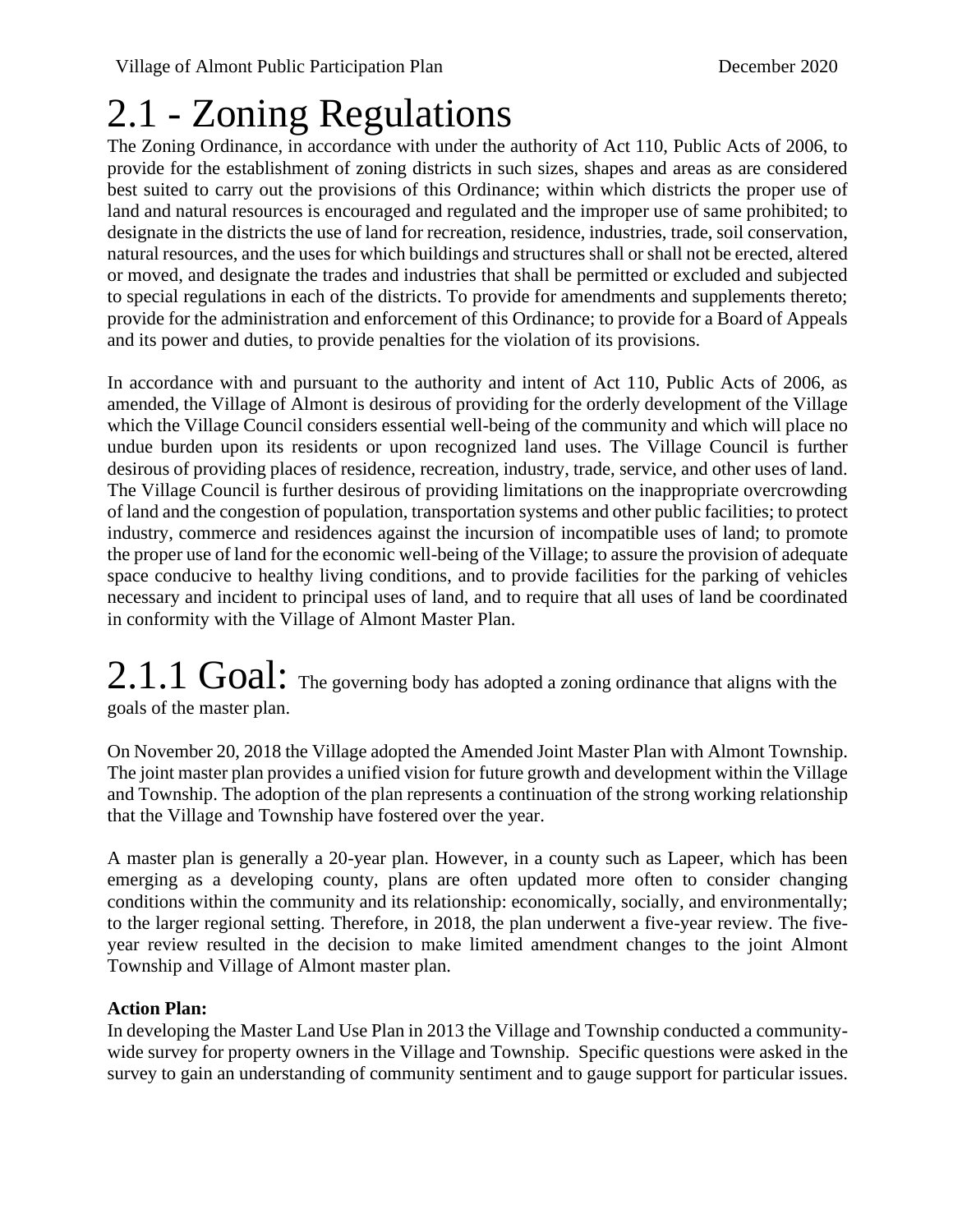$2.1.2$   $Goal:$  The zoning ordinance provides for area of concentrated development in appropriate locations and encourages the type and form of development desired.

#### **Action Plan:**

The Ordinance is divided into zoning districts and each district has a purpose statement which details the specific intent of that district. The zoning ordinance also list a table of uses for each district.

On November 19, 2019 the Village amended its zoning ordinance 193.4 which amended text amendments along with adding the PUD Planned Unit Development District and amended uses in the table of uses for each district.

Our current ordinance does not address some of the goals in development such as: outdoor dining, open store fronts, and it does not address historic preservation.

### $2.1.3$   $Goal:$  The zoning ordinance includes flexible tools to encourage development

and redevelopment.

#### **Action Plan:**

The zoning ordinance addresses the issue of nonconformities. It specifically mentions nonconforming lots, structures and use of land.

## 2.1.4 Goal: The zoning ordinance allows for a variety of housing options.

#### **Action Plan:**

The table of uses in our ordinance shows the various housing options allowed in each of our zoning districts and if a special land use is required for that variation.

2.1.5 Goal: The ordinance includes standards to improve non-motorized

transportation.

#### **Action Plan:**

This action item ties to the joint Parks and Recreation Master Plan.

## $2.1.6$   $Goal:$  The zoning ordinance includes flexible parking standards.

#### **Action Plan:**

The ordinance includes Article 6 Off-Street Parking and Loading. The off-street parking and loading requirements of this Ordinance are established to prevent congestion on public streets by providing clearly defined parking areas that are separated from roadways; to remove the hazard to pedestrians of emerging between parked vehicles onto a public street; to facilitate proper storm-water runoff; to prevent the generation of dust into the area; and to make clear the availability and arrangement of spaces to all users.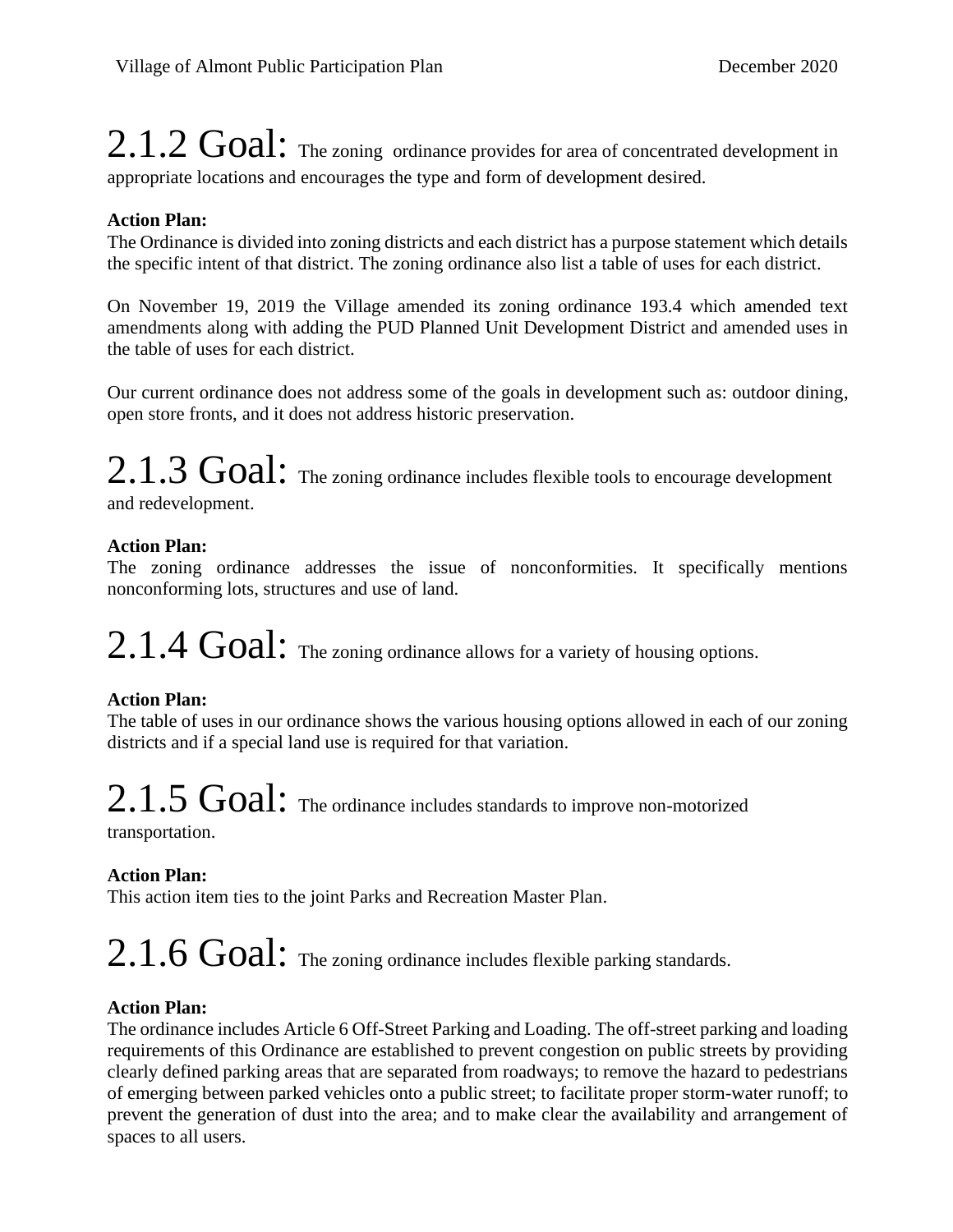Section 6.01 General Parking Requirements: It shall be the duty of both the owner and occupant of any premises to provide off-street parking spaces as required in this Article. Such off-street parking areas shall be laid out, constructed and maintained in accordance with the standards and regulations provided in this ordinance.

### 2.1.7 Goal: The zoning ordinance includes standards for environmental preservations and green infrastructure.

#### **Action Plan:**

Article 4: Environmental Provisions of the ordinance is to preserve the quality and character of the Village's environment by regulating man-made development and by conserving natural resources. It addresses landscaping and screening requirements, greenbelts, berms, fencing, general requirements, design objectives, plant and materials and visual character. There is a chart of landscaped plantings minimum size requirements located in the ordinance.

Section 4.02 Parking Lot Landscaping Requirements. The intent of these requirements is to enhance the visual environment of the Village; to promote public safety, to moderate heat, wind and other local climatic effects produced by parking lots; and to minimize nuisances, particularly noise and glare.

### 2.1.8 Goal: The ordinance is user-friendly.

#### **Action Plan:**

Section 15.01 Definitions. Certain items, words and phrases shall, whenever used in this Ordinance, have the meaning herewith defined in this section of the ordinance. Many pictures, charts and tables are provided within the ordinance to specify or clarify requirements or definitions in our ordinance. The Village of Almont Ordinances are posted online on our website.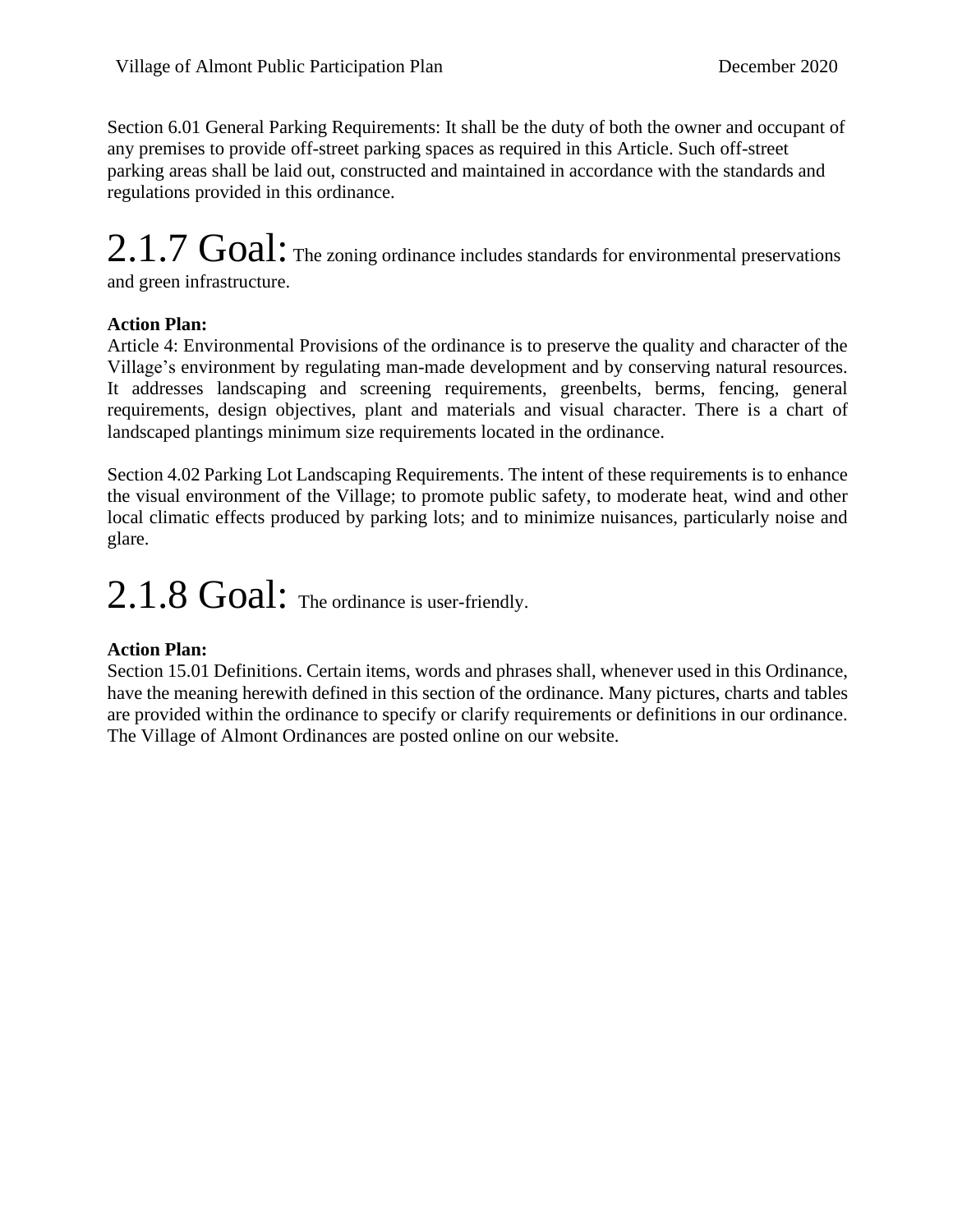### 3.1 – Development Review Procedures

Village of Almont Guide to Development is an overview process of the development review processes in the Village of Almont. Within it you will find an explanation of the review processes, policies, steps, and other relevant information for development in our community. Links to web pages and contact information can be found throughout the guide for easy access to the most up-todate forms, applications, and other pertinent information.

The Village of Almont's Guide to Development is general. It is not substitution for professional guidance or negate responsibility to speak with Village staff. Each case is unique and may require modification of the general processes.

The Village's Design and Construction Standard is an outline of the design and construction standards set inside the Village. These design standards include: streets and roadways; driveways and approaches; parking lots and lighting; storm water drainage and detention; waterlines; and sanitary sewer. Construction standards provide both written and graphics to portray a clear definition of our requirements.

## $3.1.1$   $Goal:$  The zoning ordinance articulates a thorough site plan review process.

#### **Action Plan:**

The responsibilities of the governing body is clearing documented in our Village Charter. Planning commission responsibilities are outlined in Ordinance 180 Planning Commission Ordinance. The zoning board of appeals responsibilities are outlined in Ordinance 190 Zoning Ordinance. Located on our website is a General Zoning Compliance Checklist to ensure that zoning requirements are met by the applicant.

## 3.1.2 Goal: The community has a qualified intake professional.

#### **Action Plan:**

The Village Manager assumes the role of the Zoning Administrator. The Manager works in conjunction with Rowe Professional Services Company and Construction Code Authority. The Zoning Administrator reviews the applications and site plans and submits them to Rowe Professional Services Company to provide a site plan review to be submitted to the planning commission. Construction Code Authority processes all building permits and some zoning permits unless it is a variance or site plan.

## $3.1.3$   $Goal:$  The community defines and offers conceptual site plan review meeting

for applicants.

#### **Action Plan:**

Our current fee schedule allows for a predevelopment site plan review meeting with consulting planner/engineer. Our fee schedule is available on our website.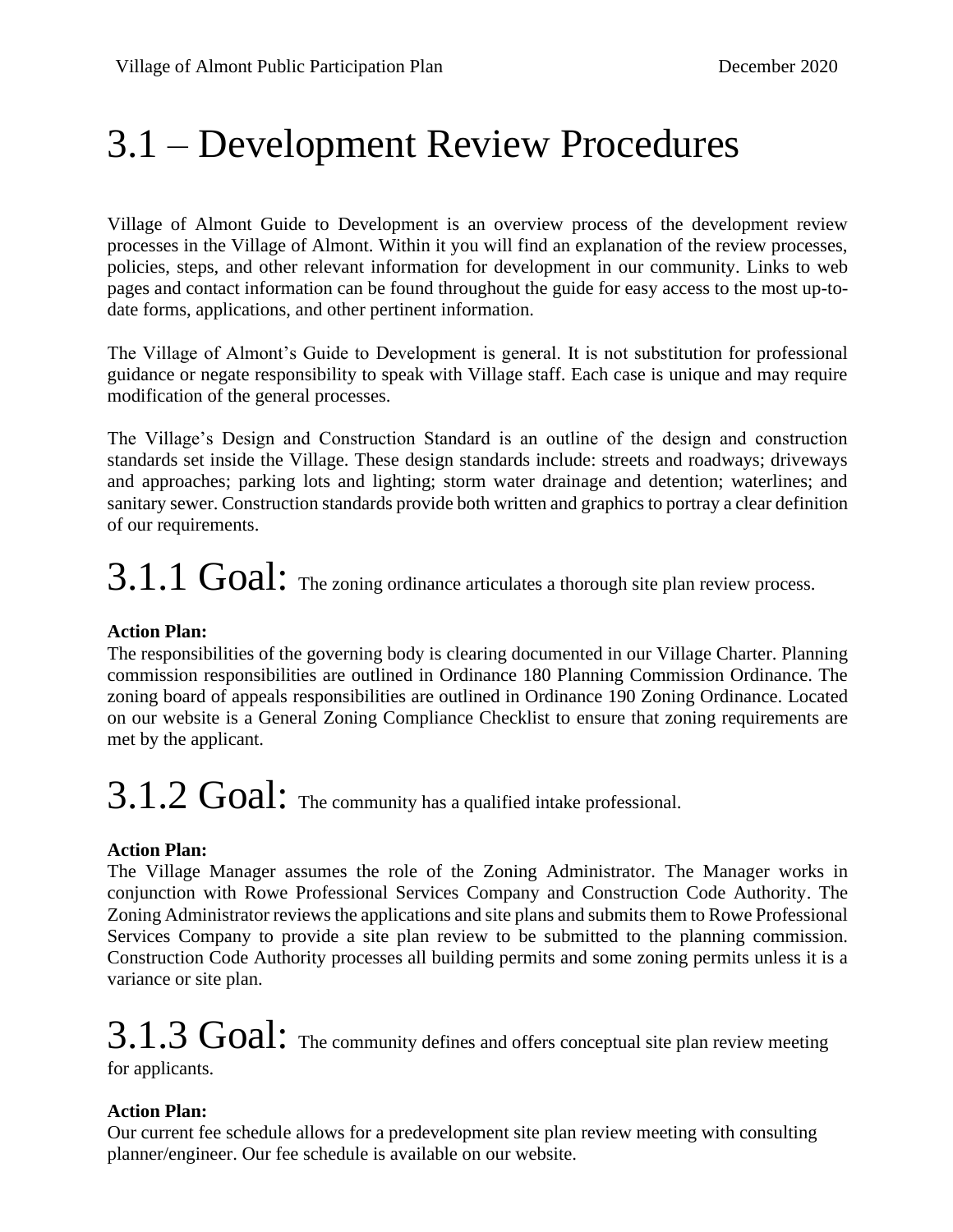## 3.1.4 Goal: The appropriate departments engage in joint site plan reviews.

#### **Action Plan:**

The zoning administrator's checklist has a documentation section for participating departments and representatives that are sent copies of the site plan for review and comment. These are: MDOT, the Almont Fire Department, Construction Code Authority, Almont assessor's office, the village engineer, village planner, Almont School District and the planning commission.

## $3.1.5$   $Goal:$  The community has a clearly documented internal staff review process.

#### **Action Plan:**

The Village's Guide to Development shows an overview of the development review process and has key points of contact listed along with their primary responsibilities.

### 3.1.6 Goal: The community promptly acts on development requests

#### **Action Plan:**

The zoning application is submitted to the zoning administrator where it is reviewed for completeness and fees are calculated. Applicants are informed that the applications are not considered filed until all necessary documents and fees are collected. The Village amended its fee schedule to allow for pre-development meetings to accommodate early stage preliminary development inquiries.

### $3.1.7$   $Goal:$  The community has a method to track development projects.

### **Action Plan:**

This goal requires methods for tracking development projects within the community. The Village will refer to RRC best practices for common tools used to monitor developments.

3.1.8 Goal: The community annually reviews successes and challenges with the development review process.

#### **Action Plan:**

Continue jointly held meetings with the Planning Commission and Zoning Board of Appeals to reviews successes and challenges with development processes through reflection of recent projects.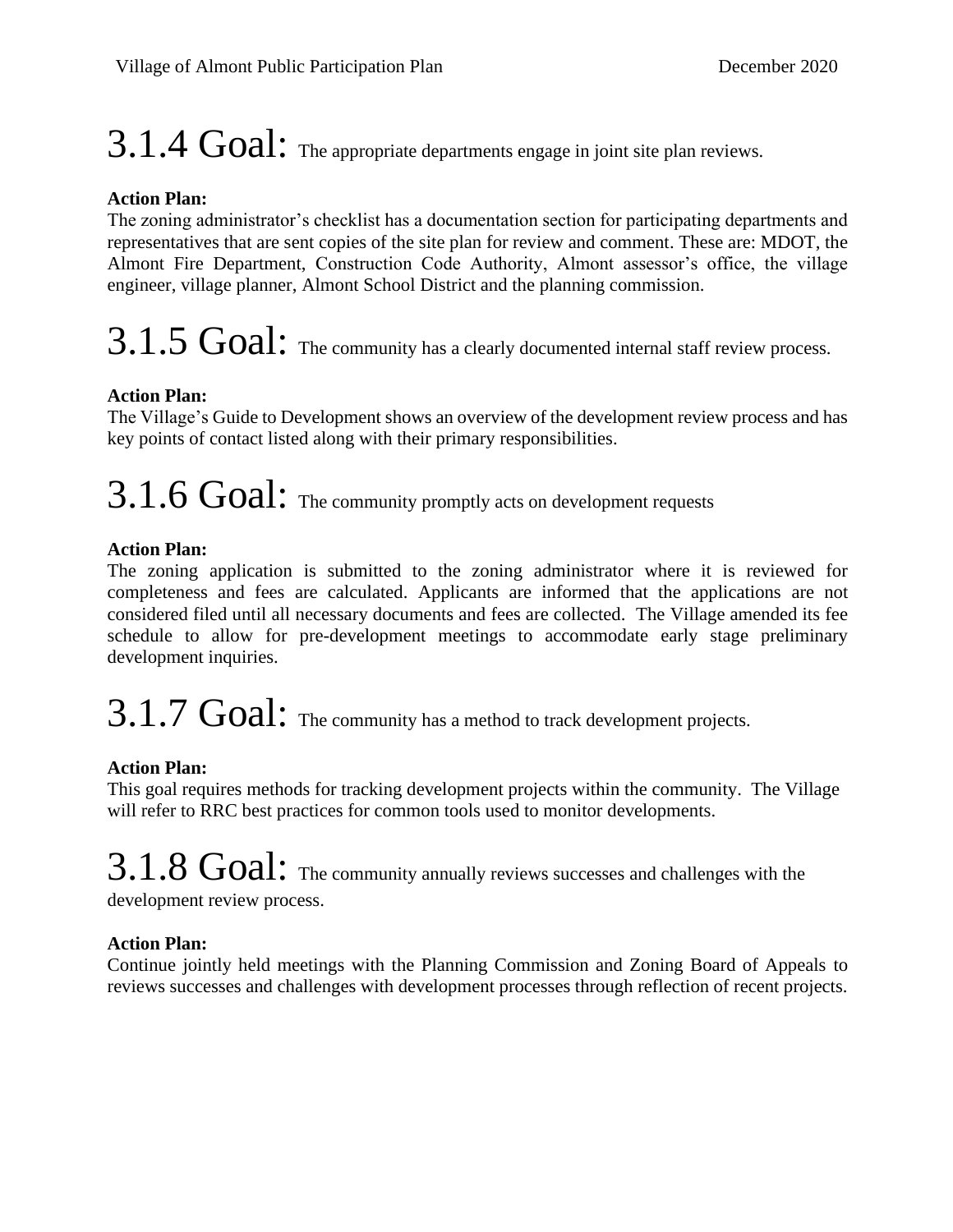### 3.2 Development Review Process

### 3.2.1 Goal: The community maintains a guide to development that explains policies, procedures and steps to obtain approvals.

#### **Action Plan:**

Village of Almont Guide to Development is an overview process of the development review processes in the Village of Almont. Within it you will find an explanation of the review processes, policies, steps, and other relevant information for development in our community. Links to web pages and contact information can be found throughout the guide for easy access to the most up-todate forms, applications, and other pertinent information.

### $3.2.2$   $Goal:$  The community annually reviews the fee schedule.

#### **Action Plan:**

The fee schedule is reviewed and adopted annually by the Village Council, and changes from timeto-time based on findings of necessity. Credit card payments are accepted at the Village Office.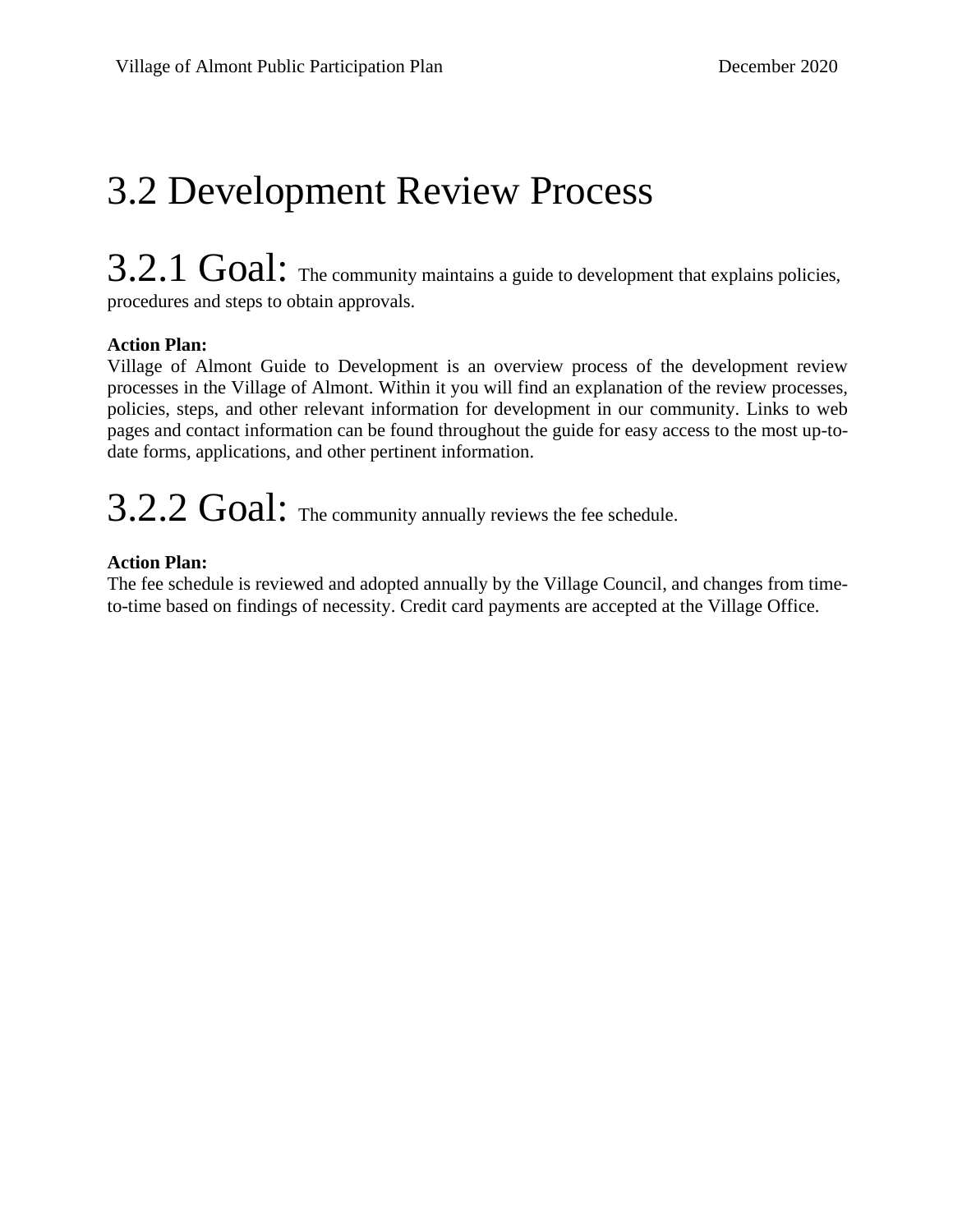### 4.1 - Recruitment and Orientation

### 4.1.1 Goal: The community sets expectations for board and commission positions.

#### **Action Plan:**

The Village of Almont Council is elected and defined in the Almont Charter as: VILLAGE LEGISLATIVE BODY

Section 3.1. All legislative or policy forming powers of the village shall be vested in, exercised, and determined by a Council of seven (7) members who shall be designated and known as "Councilmember." In all cases where the word "Council" is used in this charter, the same shall mean and be synonymous with the terms "Commission" "common council," "board of aldermen.," "governing body," or "legislative body," or any other synonymous term, as the same may be used in any state or Federal law in referring to legislative or governing bodies of villages.

The Planning Commission is defined under Planning Commission Ordinance 180 and 180.1. An ordinance to re-authorize the Almont Village Planning Commission pursuant to Michigan Public Act 33 of 2008; to enumerate powers and duties of the Planning Commission; to provide for the appointment, term of office, compensation and removal of members; to establish meeting requirements; to provide for the appropriation of funds for the operation of the Planning Commission; and to repeal any ordinance provisions or resolutions in conflict therewith.

The Zoning Board of Appeals is set up in Ordinance 193 Section 11:00 Establishment and Membership of Zoning Board of Appeals. The Zoning Board of Appeals shall establish rules of procedure in accordance with the provisions of the Ordinance, and the applicable State law.

The Village of Almont has an "Application for Appointment" for each of the boards or commissions for: Community Parks and Recreation Board, Downtown Development Authority, Planning Commission, Zoning Board of Appeals and Village Council Appointment. Some board and commissions are a mix of citizens with certain qualifications and others are citizens representing the general public. This application is available on the Village of Almont's website.

### $4.1.2\; \rm{Goal}$ : The community provides orientation packets to all appointed and elected members of development related boards and commissions.

#### **Action Plan:**

Upon election or appointment to a board or commission, each member is given the appropriate orientation packets that includes all relevant information and planning and zoning development updates.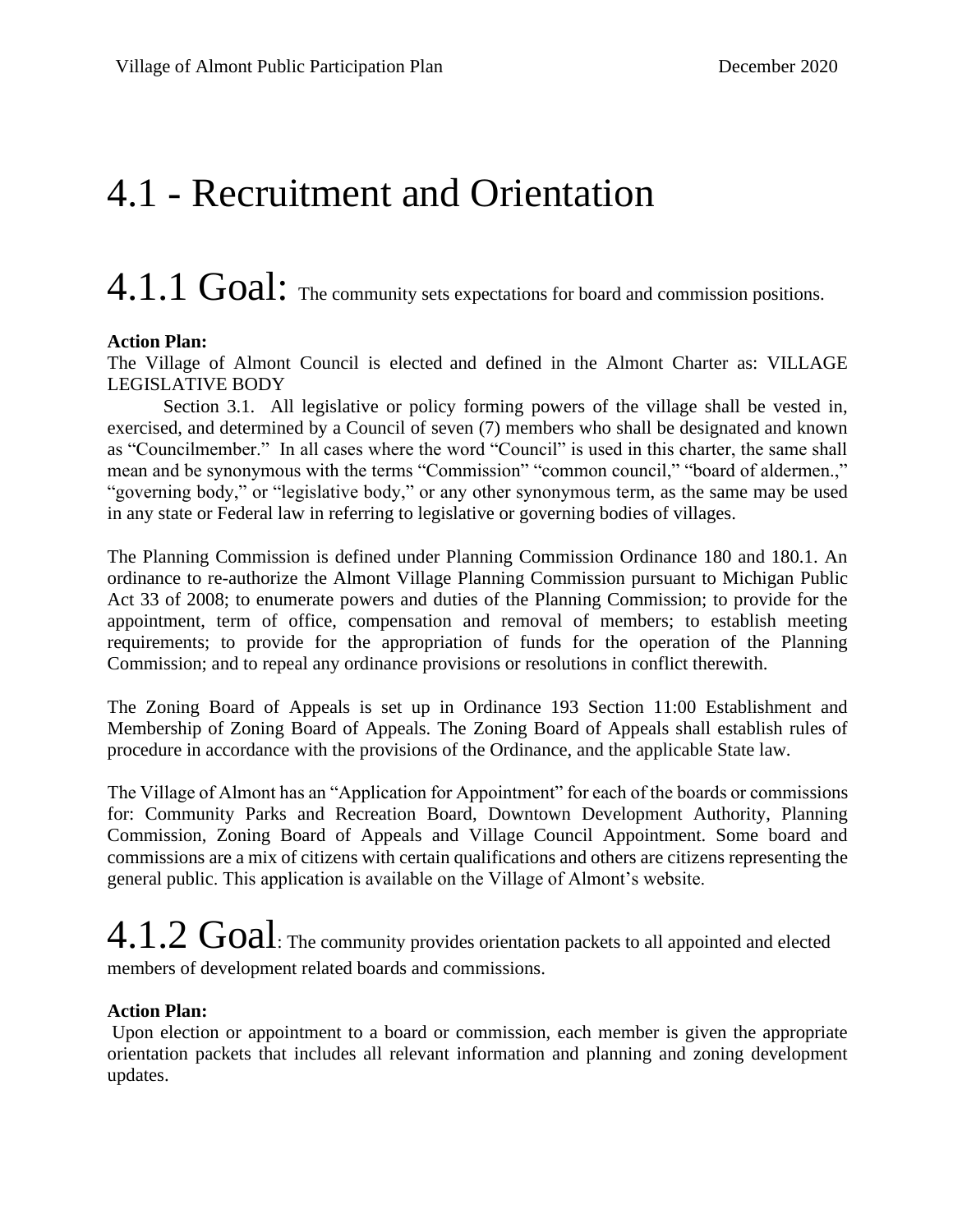### 4.2 Education and Training

### 4.2.1 Goal: The community has a dedicated source of funding for training.

#### **Action Plan:**

This is an ongoing goal as we continue to do more with less. Dedicated funding from staff is budgeted annually.

## 4.2.2 Goal: The community identifies training needs and tracks attendance for

elected and appointed officials and staff.

#### **Action Plan:**

Upon election, Village Councilmembers are encouraged to schedule a tour of the Village. This includes the Village Office, Police Department, Department of Public Works and the Waste Water Treatment Plant. This tour is to provide councilmembers an understanding of how each department functions and the services that they perform.

Attendance for the Village Council and commission members is documented in the appropriate meeting minutes.

### 4.2.3 Goal: The community encourages elected and appointed officials and staff to attend trainings.

#### **Action Plan:**

The staff for each department, Police Department, Department of Public Works, and the Waste Water Treatment Plant, are required to have continuing education.

4.2.4 Goal: The community shares information between elected and appointed officials and staff.

#### **Action Plan:**

The Village Council approves annual reports for the Planning Commission and Zoning Board of Appeals.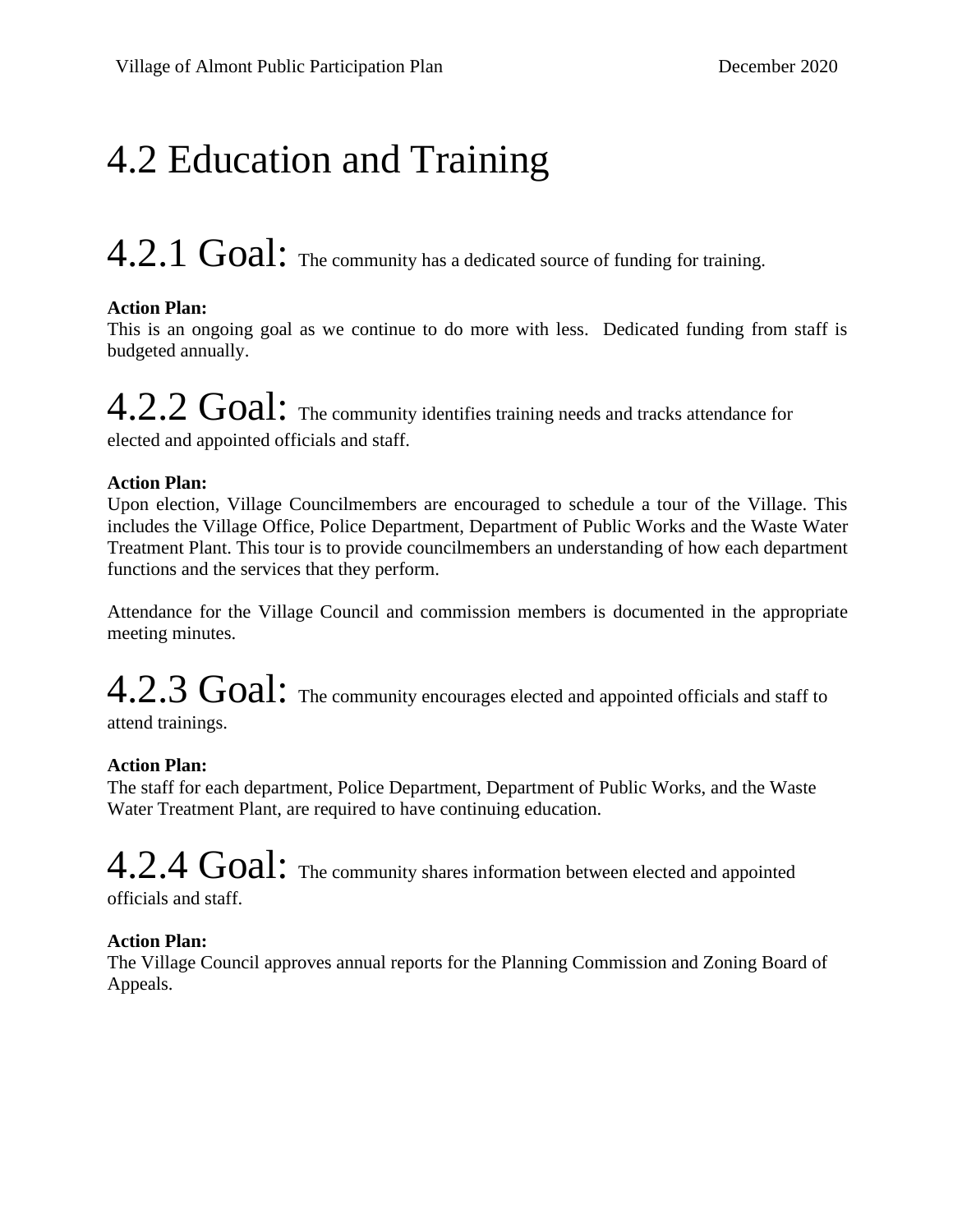### 5.1 Economic Development Strategy

### 5.1.1 Goal: The community has an approved economic development strategy.

#### **Action Plan:**

On October 2, 2018 the Village Council adopted Resolution 18-10-01 Resolution to Proceed with the Redevelopment Ready Communities (RRC) Program of the Michigan Economic Development Corporation (MEDC).

The Village of Almont established a Downtown Development Authority pursuant to Act 197 of the Public Acts of 1975; to eliminate the cause of the deterioration, and to promote economic growth by establishing a Downtown Development Authority.

### $5.1.2$   $Goal:$  The community annually reviews the economic development strategy.

#### **Action Plan:**

The strategy has not officially been developed but is a goal of the Village Council and a requirement of engagement with the RRC Program.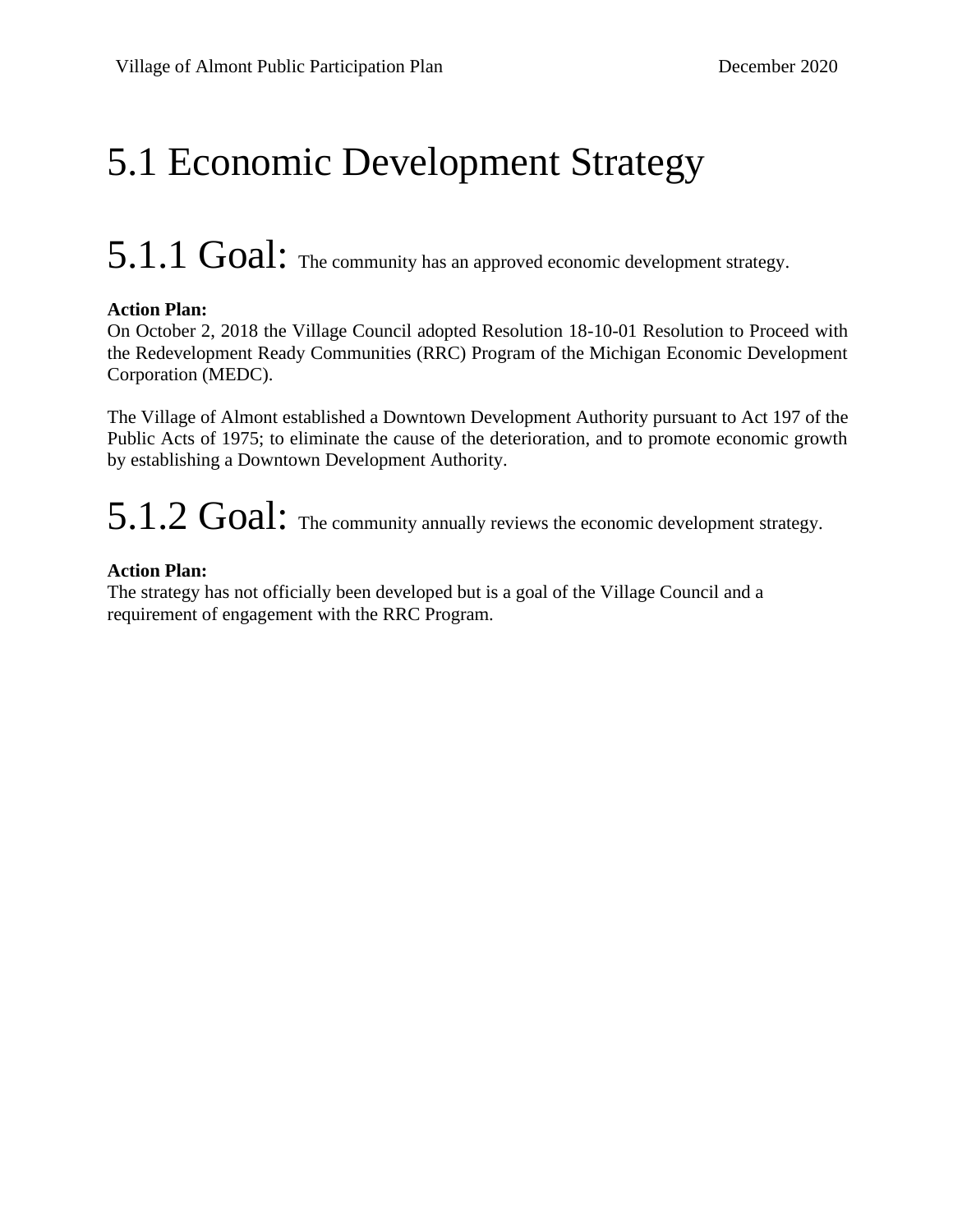### 5.2 Marketing and Promotion

### $5.2.1$   $Goal:$  The community has developed a marketing strategy.

#### **Action Plan:**

A marketing strategy has not been developed yet, but is a requirement of the RRC Program. A marketing strategy will be completed within three years.

 $5.2.2$   $Goal:$  The community has an updated, user-friendly municipal website.

#### **Action Plan:**

The Village of Almont maintains a municipal website almontmichigan.gov. There are clear tabs marking the Redevelopment Ready Community, Village Council, Planning Commission, and ZBA. Our website provides a document center where ordinances can be searched. Forms are all available on-line as well as the ability to create an account and make online payments.